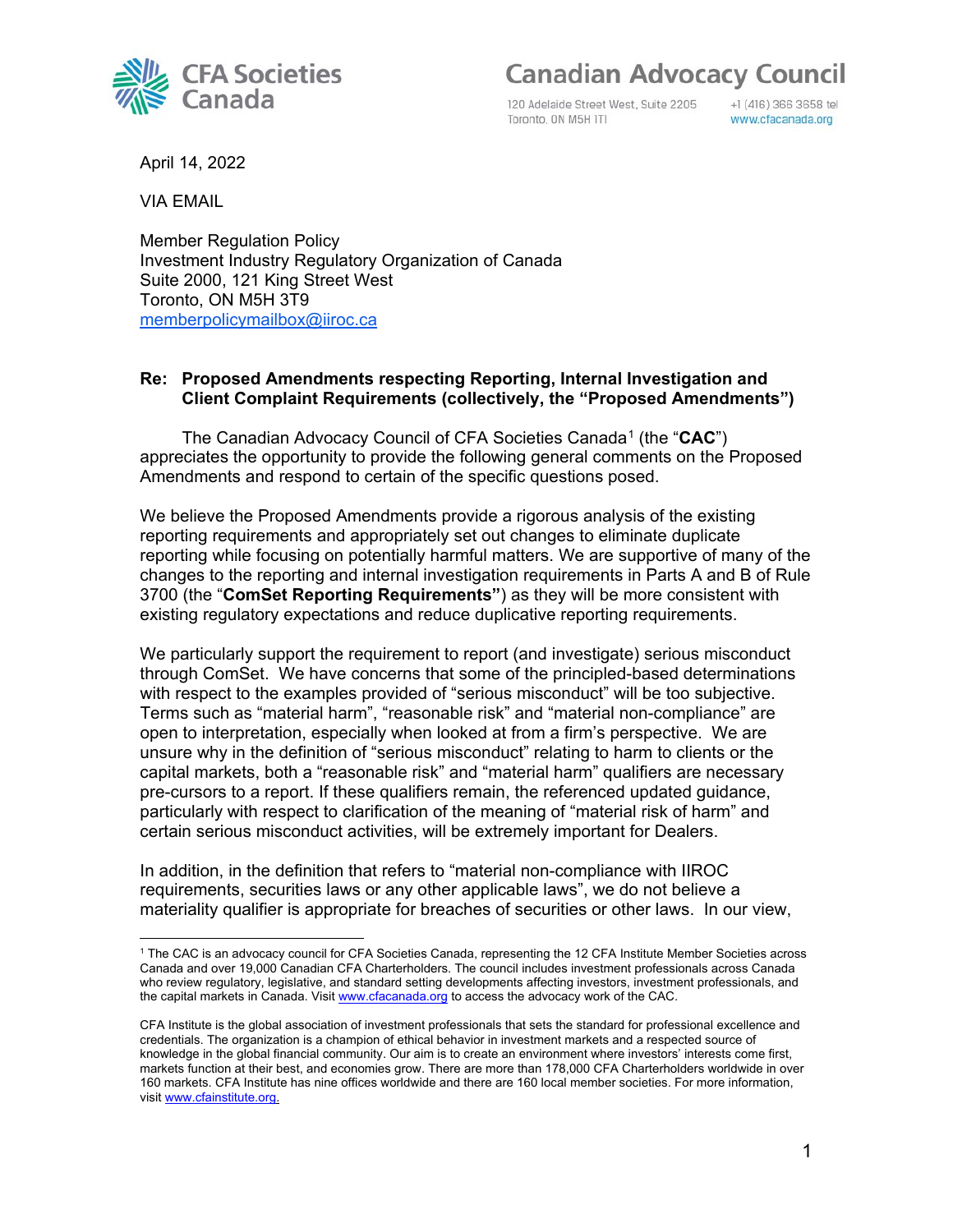

120 Adelaide Street West, Suite 2205 Toronto, ON M5H ITI

+1 (416) 366 3658 tel www.cfacanada.org

breaches of laws (securities or otherwise) should draw major conduct questions and will need to be reported and investigated in all cases.

We note that some of the proposed examples of serious misconduct do not seem to be of equal magnitude– for example, while there may be a reasonable explanation for a product choice by a Dealer where there is an initial concern about suitability determination, there is unlikely to be any available reasonable explanation if the activity involves criminal fraud.

The Proposed Amendments do not contain any reference to the effect of the activity as being a factor in determining whether the activity amounts to "serious misconduct"; which we believe is appropriate. It is the act itself which should be reviewed (i.e. fraud is fraud) rather than the effect on the client or harm produced in determining whether the activity is reportable and requires further investigation.

We note that proposed Rule 3712 (Failure to Report) appears to be more permissively worded than is our preference, in that it indicates that a failure to report within the required timelines *may result* in IIROC imposing an administrative fee or other penalties. Unless there is a persuasive reason to explain the late report, we believe that, at the very least, administrative penalties should be levied on member firms to encourage compliance.

While we understand the privacy and other concerns that may arise with sharing the ComSet data with third parties such as other regulators, we believe these issues should be overcome in the case of other regulators via confidentiality considerations in contracting, as we believe that a centralized repository of data and events is in the best interests of clients and the industry. It is currently unclear how the data placed in ComSet will be utilized for trend analysis, etc.

With respect to the client complaint handling requirements in Parts D and E of Rule 3700 (the "**Complaint Requirements**"), we are supportive of measures that help market participants better understand the rules and expectations clearly as well as setting out client complaint best practices.

We are particularly supportive of the inclusion of requirements on acceptable practices for communicating internal dispute resolution and the Ombudsman for Banking Services and Investments ("**OBSI**") services, and the prohibition on the use of misleading terms such as "ombudsman" when referring to a dealer's internal dispute resolution service.

It is important that any complaint resolution rules put forth does not further complicate the existing array of complaint handling and dispute resolution mechanisms from the perspective of financial services consumers. One of the primary concerns we have is the fact that Canada's financial complaint handling systems are fragmented and cannot be easily understood from the perspective of a financial services consumer. Financial consumers should not be expected to distinguish whether a particular product or service is regulated as a banking, securities, mortgage or insurance product or service – all of which have different recourse mechanisms, some of which then further vary amongst Canadian jurisdictions. We believe the framework for Canada's complaint handling system across financial services could and should be significantly simplified.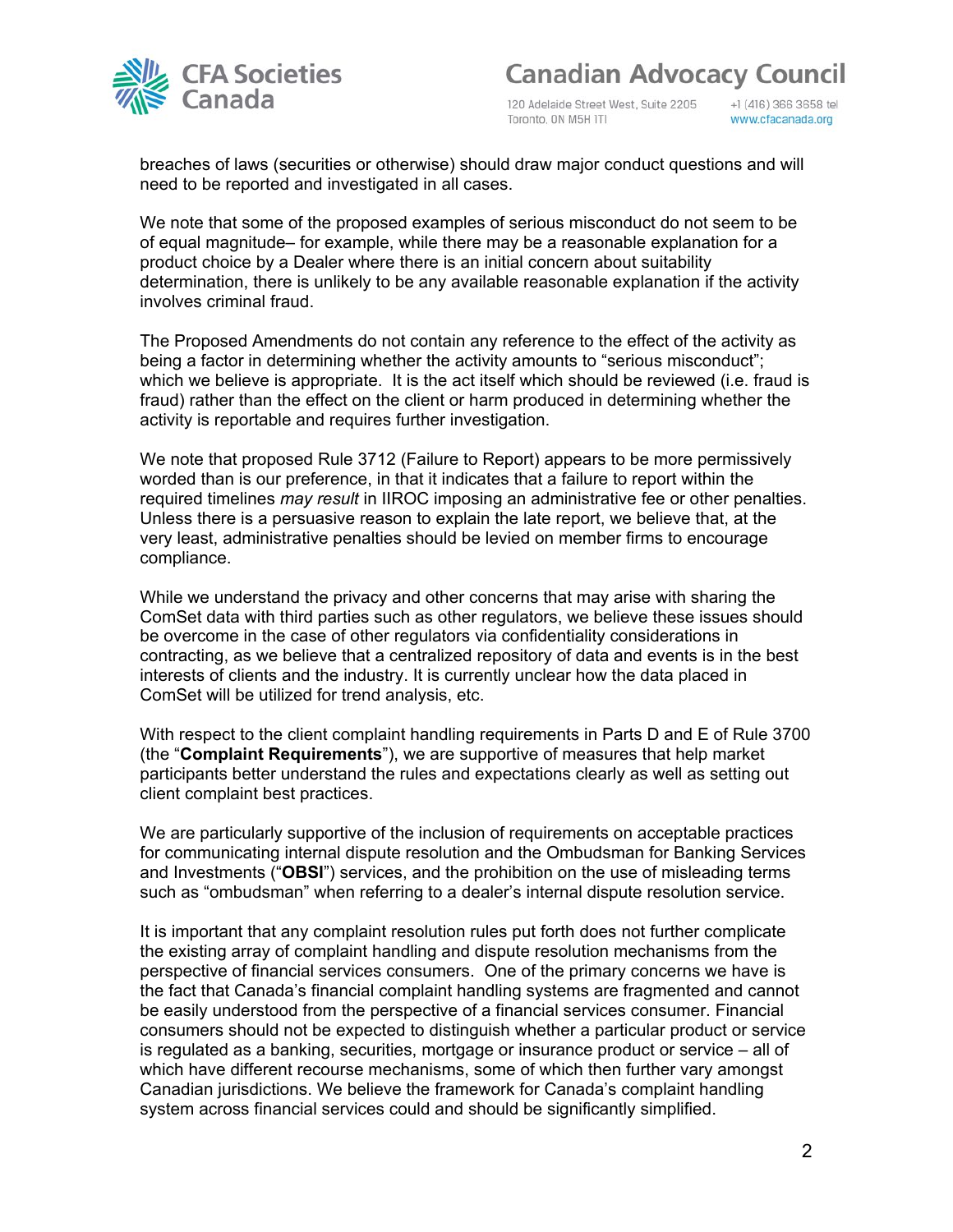

120 Adelaide Street West, Suite 2205 Toronto, ON M5H ITI

+1 (416) 366 3658 tel www.cfacanada.org

The Financial Consumer Agency of Canada has consulted on its proposed guideline on complaint-handling procedures for banks and authorized foreign banks. Our consultation response noted that from a consumer's perspective, the timeline for dealing with complaints is a very important feature of the complaint resolution process. We understand that banking rules provide that a complaint must be dealt with within 56 days following the day it is received. While we do not have a view on the quantitatively appropriate number of days within which a complaint must be dealt with, we do note that whether it is 56 days or 90 days, it is confusing to consumers to try to navigate (or be aware of) multiple varying timelines. Noting that a shorter timeframe is usually more consumer-friendly, we would strongly support harmonization of these requirements, including clearer definition with respect to when the clock begins to run on the timelines. The resolution to issues such as these could be facilitated though a new MOU between IIROC and the FCAC.

As a next step, we recommend reviewing the possibility of standardizing the description of services and products that may lead to a complaint and thus require reporting across various member firms, and also other stakeholder groups, including the securities regulators and the FCAC. We believe that a number of issues may stem from the fact that certain types of financial products are treated differently across industry members (e.g. preferred shares are characterized as equity by some market participants for complaints purposes, and debt by others) thus leading consumers down a confusing complaint resolution path. A similar taxonomy for assessing misconduct and related issues could help market participants develop policies and potentially reduce future investigations and complaints.

With respect to the Proposed Amendments relating to the gatekeeper obligations of directors, officers and employees of Participants in UMIR Rule 10.16 (the "**Gatekeeper Obligations**"), we support the philosophy of burden reduction and the need to eliminate overlapping reporting requirements. We strongly support the requirements for gatekeeper reports to be made in ComSet, but as noted above, it is important that the data be utilized widely as a broader regulatory tool to assist in the identification of any systemic issues underlying individual complaints.

We do note that these Gatekeeper Obligations do not appear to mention the amendments made to National Instrument 31-103 *Registration Requirements, Exemptions and Ongoing Registrant Obligations* to reflect the Client Focused Reforms, including KYP obligations. As an example, one of the activities that would constitute serious misconduct is a violation of the suitability requirement in Rule 3400, without any specific mention of the requirement to act in the best interests of the client. We believe all such amendments must be reflected or referenced in the Proposed Amendments.

We previously commented on the proposed amendments to Rule 9500, which currently restricts the information IIROC can receive from OBSI. We continue to agree that the proposed changes to this rule are necessary to align with other Canadian securities regulators. When information is shared across regulators, it can assist regulatory investigations, which is consistent with an investor protection mandate, but also help dealers meet best practices expectations.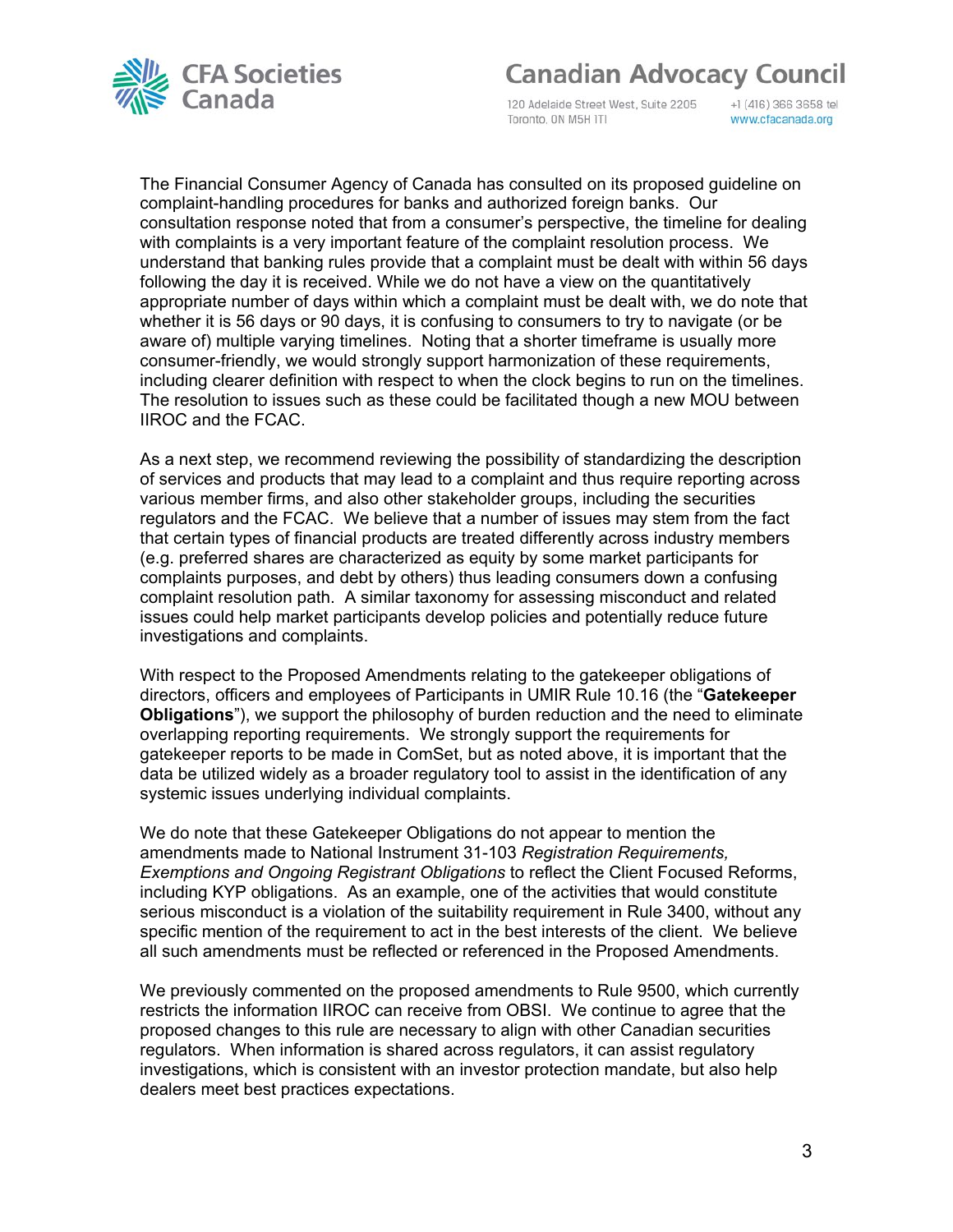

120 Adelaide Street West, Suite 2205 Toronto, ON M5H ITI

+1 (416) 366 3658 tel www.cfacanada.org

We would continue to encourage IIROC to help reduce regulatory burden on registrants and work collaboratively with other standard setting bodies and regulators. In the context of information sharing, we note that ongoing collaboration may identify more serious underlying problems at a registrant or with a particular product or practice and assist in the prevention of further problematic activity. Through such co-operation, over time, there should be a way for institutions to collectively become more effective at identifying and resolving problems that are leading to frequent conduct issues and complaints, through escalation to and collaboration with IIROC or the relevant other agency.

As currently constituted, it is very important for regulators such as IIROC and the FCAC to speak to each other and remove boundaries about sharing information. It is important not to provide an opportunity to a registrant facing regulatory investigation or a complaint to forum shop. As a result, it would be helpful if any one particular regulator had the authority to shift the complaint to the right forum if it is initially made to the incorrect regulatory body or complaints resolution authority.

#### **Responses to Specific Questions:**

#### *Question #2*

*Do you think 6 months would be an adequate amount of time for Dealers to implement the Proposed Amendments? If not, how much time do you think Dealers would need?*

We believe 6 months is an adequate implementation period that balances Dealer needs with the pressing need for the improvements in investor protection that these amendments represent.

#### *Question #3*

*Are there specific areas of the Proposed Amendments you would like further clarity on in the updated guidance? If so, please let us know which areas and why such clarity is needed.*

Yes – we have indicated these areas, particularly relating to definitions and materiality qualifiers in our introductory comments.

#### **Concluding Remarks**

We support many of the changes that have been made in the Proposed Amendments, particularly those that allow for burden reduction through reduced duplicative reporting requirements. We think guidance will be particularly important for Dealers in helping to identify "serious misconduct", given the subjective nature of the current definition. We continue to urge IIROC and other regulatory bodies that deal with consumer complaints to look at additional ways to share and analyze data in order to identify systemic issues in the market.

We thank you for the opportunity to provide these comments and would be happy to address any questions you may have. Please feel free to contact us at cac@cfacanada.org on this or any other issue in future.